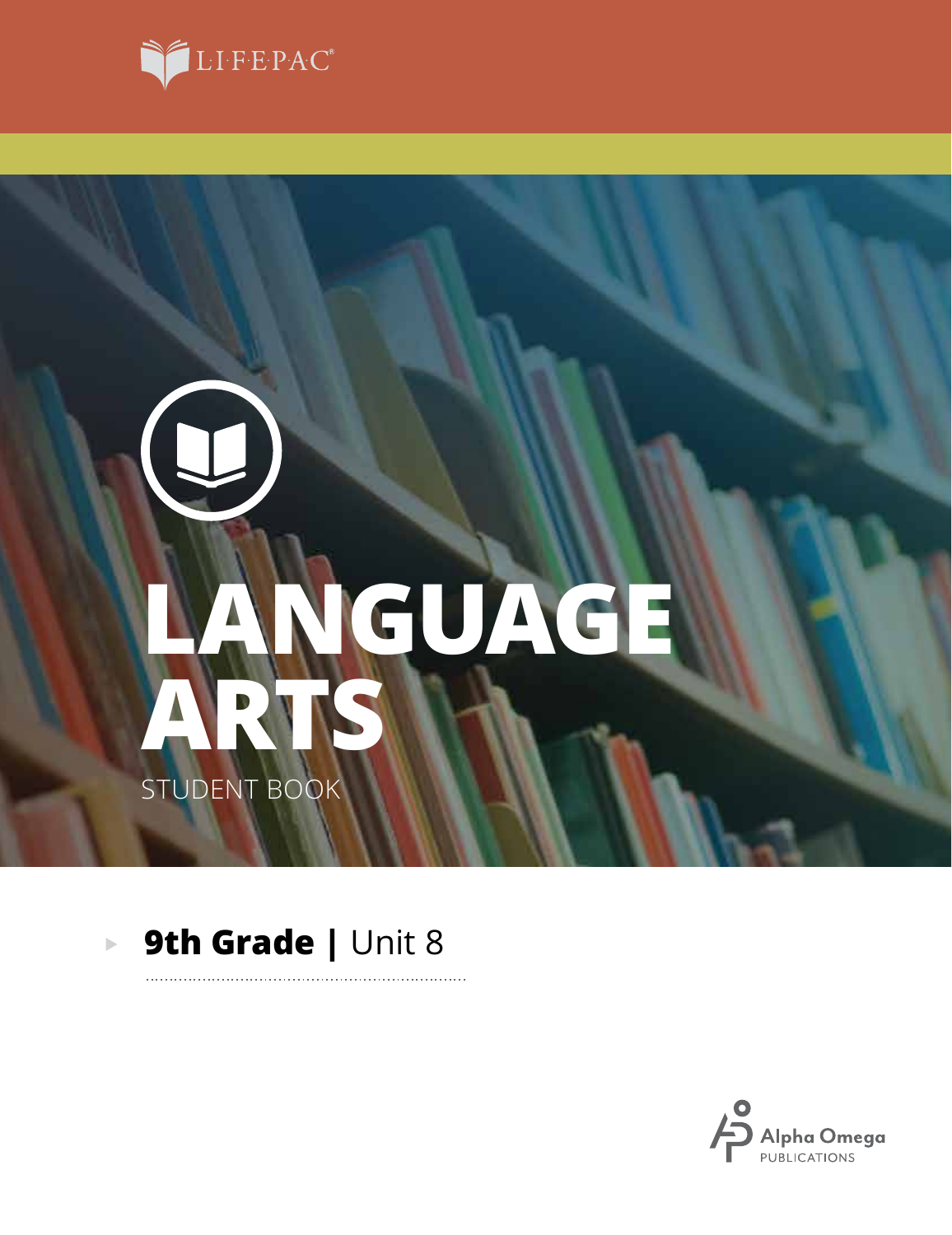# **Language Arts 908** The Library and Drama

## **1. THE LIBRARY 5**

A LIBRARY'S COMPUTER CATALOG **|6** THE CLASSIFICATION SYSTEMS **|9** THE REFERENCE COLLECTION **|11** SELF TEST 1 **|22**

## **2. DRAMA 25**

THE HISTORY OF DRAMA **|26** THE ELEMENTS OF DRAMA **|28** THE READING OF A PLAY **|30** SELF TEST 2 **|32**

## **3. THE MIRACLE WORKER 35**

BACKGROUND INFORMATION **|35** BIOGRAPHICAL INFORMATION **|36** THE MIRACLE WORKER **|39** SELF TEST 3 **|45**

| LANGUAGE<br>ARTS<br><b>STATE OF</b> |       |  |
|-------------------------------------|-------|--|
| $\sim$<br>÷                         | _____ |  |
| ×                                   |       |  |

**LIFEPAC Test is located in the center of the booklet**. Please remove before starting the unit.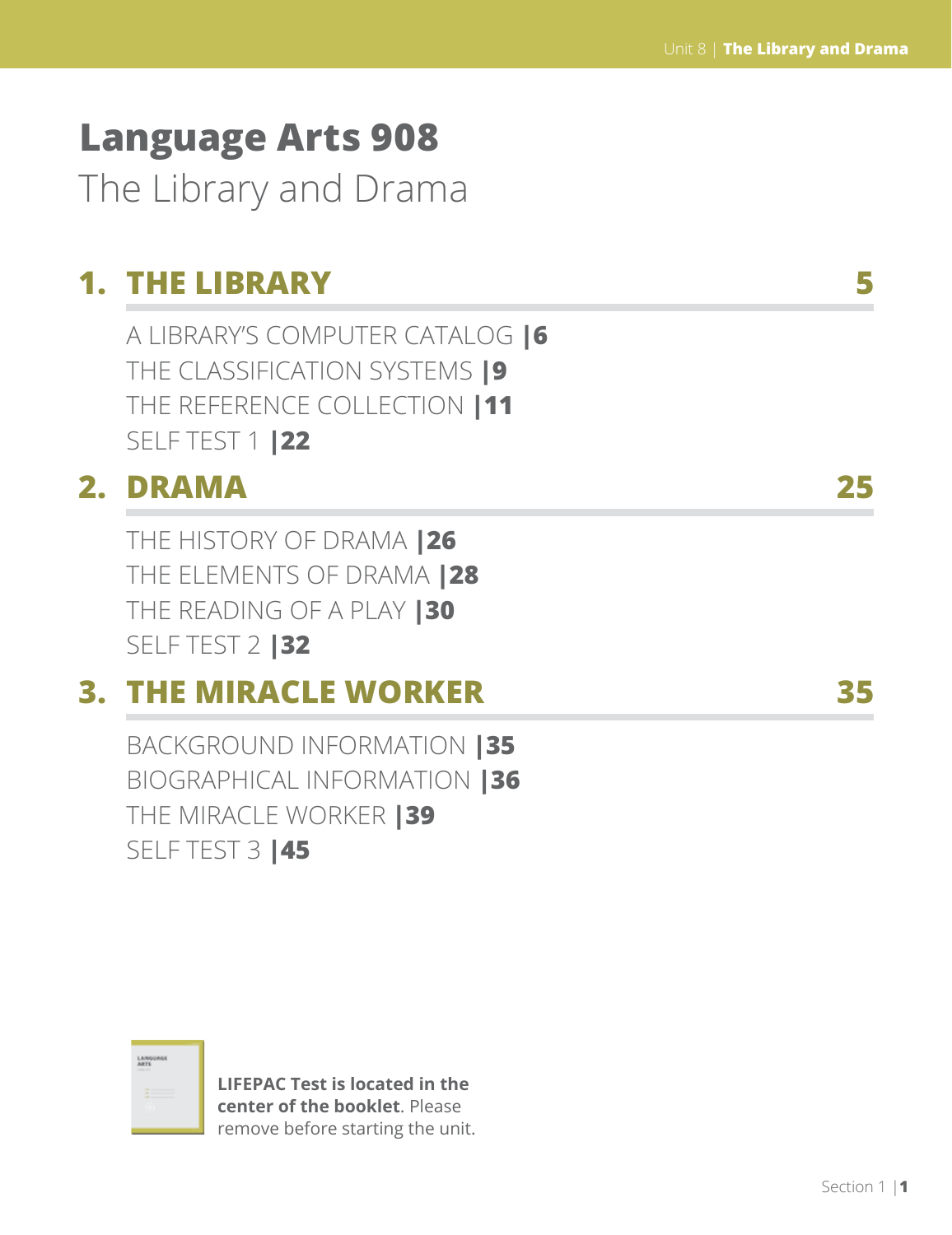**Author:**  D. L. Mosher, M.A.

**Editor-in-Chief:**  Richard W. Wheeler, M.A.Ed.

**Editor:**  Helen Robertson Prewitt, M.A.Ed.

**Consulting Editor:**

Larry Howard, Ed.D. **Revision Editor:** Alan Christopherson, M.S.

#### **Westover Studios Design Team:**

Phillip Pettet, Creative Lead Teresa Davis, DTP Lead Nick Castro Andi Graham Jerry Wingo Lauren Faulk



#### **804 N. 2nd Ave. E. Rock Rapids, IA 51246-1759**

© MCMXCVI by Alpha Omega Publications, Inc. All rights reserved. LIFEPAC is a registered trademark of Alpha Omega Publications, Inc.

All trademarks and/or service marks referenced in this material are the property of their respective owners. Alpha Omega Publications, Inc. makes no claim of ownership to any trademarks and/ or service marks other than their own and their affiliates, and makes no claim of affiliation to any companies whose trademarks may be listed in this material, other than their own.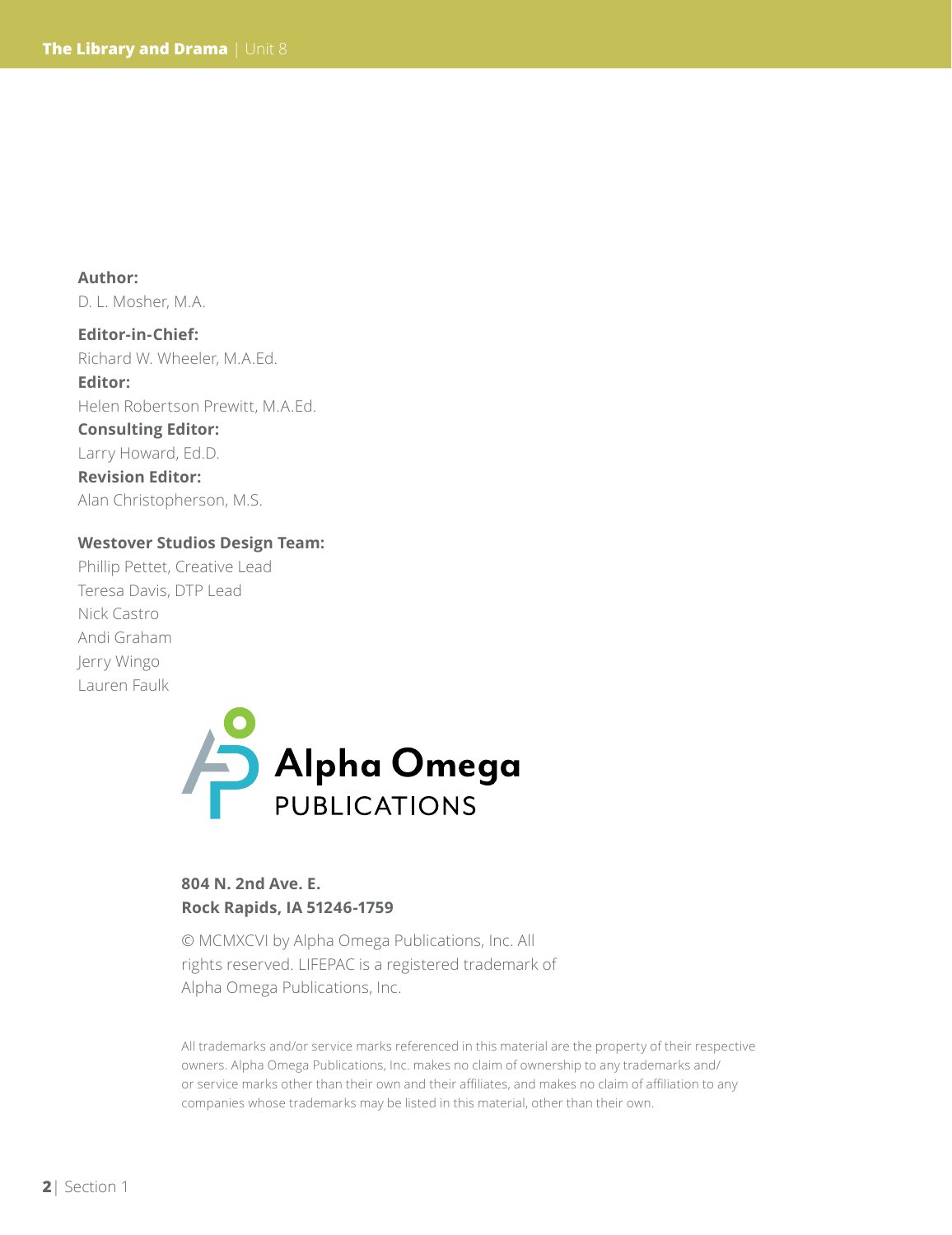# **The Library and Drama**

## **Introduction**

At this level of study, your teachers may assign projects requiring library work. If you have used the library only for checking out library books, you may face these projects fearfully. If you have done library work before, refreshing your memory about some of the available references may be helpful to you. In either case, the purpose of this LIFEPAC® is to introduce you to or reacquaint you with some of the most common aids in the library. Using these materials is usually a matter of logic. If you need information, you probably can find a source to help you.

One of the values of a library is that it can enrich your life by extending your knowledge. People can learn from the discoveries and experiences of people who lived in the past. Besides formal research to discover more about these people and their ideas, you can read about them through novels and through plays, or drama. In this LIFEPAC you will study some general ideas about drama; then you will read a play about two very interesting women: *The Miracle Worker*, about Helen Keller and Annie Sullivan.

## **Objectives**

**Read these objectives.** The objectives tell you what you will be able to do when you have successfully completed this LIFEPAC. When you have finished this LIFEPAC, you should be able to:

- **1.** Learn how to use the computerized library catalog to locate books by author, subject, and title.
- **2.** Classify works by the Library of Congress or the Dewey Decimal system.
- **3.** Explain how to use encyclopedias or other reference materials for preliminary research.
- **4.** Describe the information contained in specialized reference works, such as atlases, bibliographies, and biographies.
- **5.** Demonstrate how to use periodical databases as well as other reference resources.
- **6.** Explain the importance of choosing an appropriate dictionary and of using it effectively.
- **7.** Trace the historical development of drama.
- **8.** Identify and explain the elements of drama.
- **9.** Define or explain certain dramatic terms.
- **10.** Explain the proper way to read a play.
- **11.** Give biographical and background information about *The Miracle Worker*.
- **12.** Describe major events or characters from *The Miracle Worker*.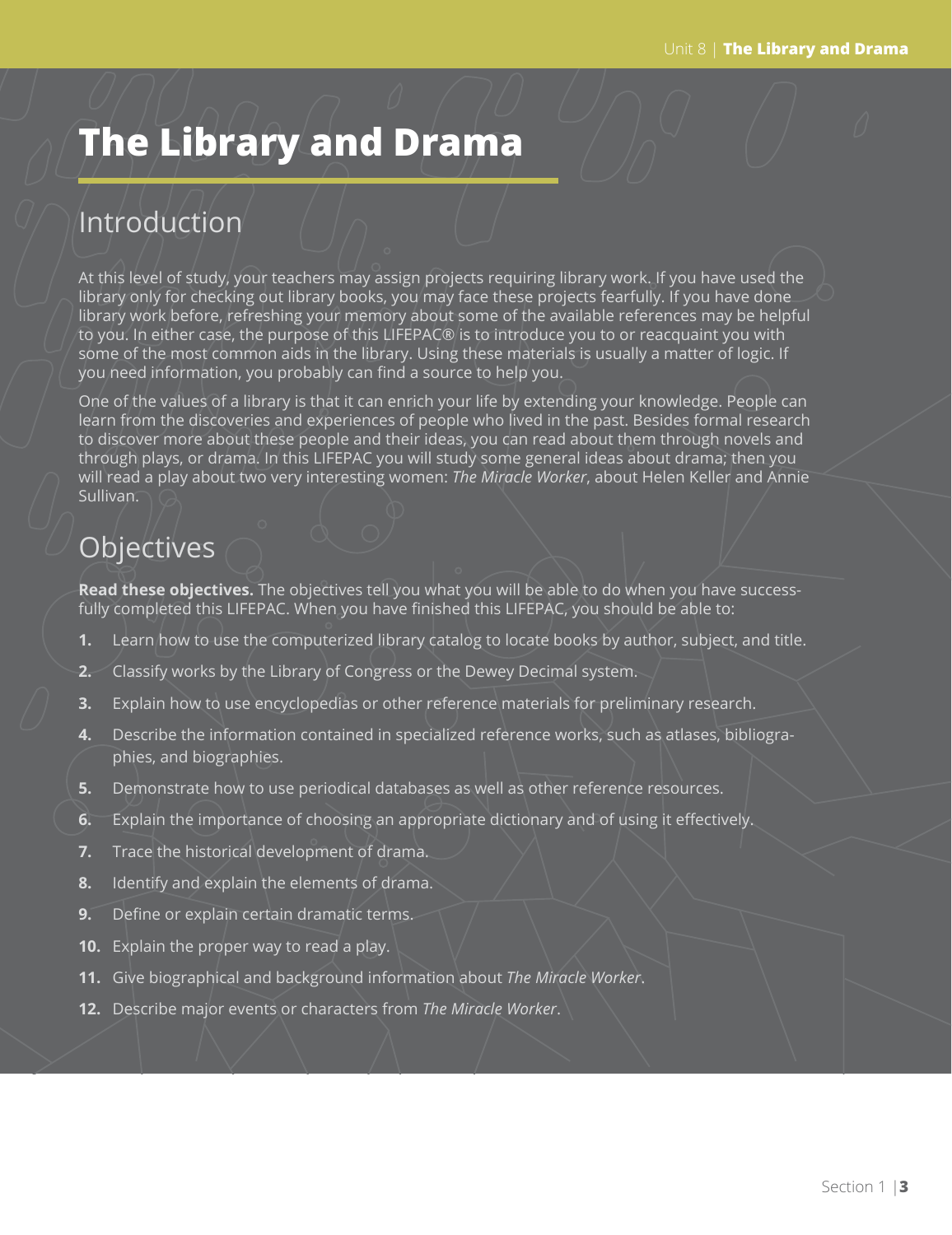# 1. THE LIBRARY

In this section you will learn how to use computerized library catalog. You will become acquainted with the two types of classification systems: the Dewey Decimal and the Library of Congress systems. You will also learn to use various hardcover and computer sources of information included in the reference collection: general encyclopedias, other standard reference works, dictionaries, indexes, and others.

#### **SECTION OBJECTIVES**

**Review these objectives**. When you have completed this section, you should be able to:

- 1. Learn how to use the computerized library catalog to locate books by author, subject, and title.
- 2. Classify works by the Library of Congress or the Dewey Decimal system.
- 3. Explain how to use encyclopedias or other reference materials for preliminary research.
- 4. Describe the information contained in specialized reference works, such as atlases, bibliographies, and biographies.
- 5. Demonstrate how to use periodical databases as well as other reference resources.
- 6. Explain the importance of choosing an appropriate dictionary and of using it effectively.

#### **VOCABULARY**

#### **Study these words to enhance your learning success in this section**.

**bibliography** (bib lē og' ru fē). A list of sources of information about a certain subject.

**call number** (kôl num' bur). A number used by libraries to classify a book, identifying it and indicating its placement on the shelves.

**computerized library catalog** (kәm-pyoo' tәr-īzd' lī' brēr ē' kat' u lôg). A system which contains information about all the books in a library's collection.

**etymological** (et u mu loj' u kul). Of or pertaining to etymology, the derivation or origin and historical development of a word.

**periodical** (pir  $\bar{e}$  od' u kul). A publication issued at regular intervals of more than one day; a magazine.

**stacks** (staks). The part of a library where most of the books are shelved.

**thesaurus** (thi sôr' us). A book of synonyms and antonyms.

**Note:** *All vocabulary words in this LIFEPAC appear in* **boldface** *print the first time they are used. If you are not sure of the meaning when you are reading, study the definitions given.*

Pronunciation Key: hat, āge, cãre, fär; let, ēqual, tėrm; it, īce; hot, ōpen, ôrder; oil; out; cup, put, rüle; child; long; thin; /FH/ for then; /zh/ for measure; /u/ represents /a/ in about, /e/ in taken, /i/ in pencil, /o/ in lemon, and /u/ in circus.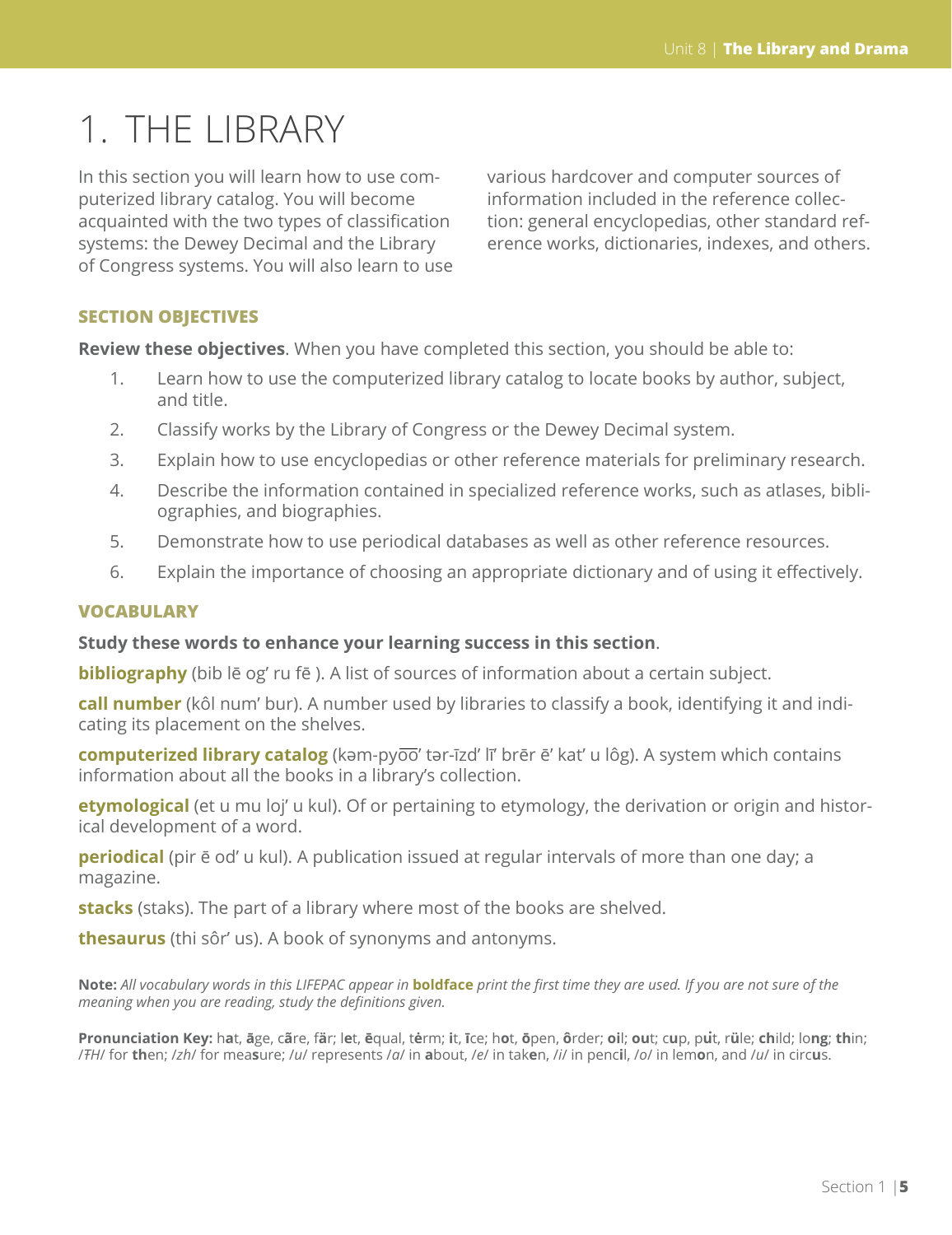#### **A LIBRARY'S COMPUTER CATALOG**

Libraries have computer catalogs which allow researchers to view their collections. Books can be searched by author, title or subject. If you enjoy the books of a particular author, you can easily use the library's catalog system to find other books by the same author. If you are researching a topic, you can type in the subject and find all of the books a library owns on that particular subject. Be aware that you may need to think of alternate words for your subject and look up those as well. Often library catalogs will have hints of other topics that might be related to your own.

The entry for each library book contains a great deal of information. While the entries for books in various libraries may differ, the basic information remains the same. Consult the two sample entries below as you read through this section.

1. Each entry includes the name of the author, authors, or editor of the book. Often the

author's date of birth is included. If the author is no longer living, the death date will be listed as well. You will notice in the sample entry on the following page that William Gibson was born in 1914.

- 2. Each entry contains the title of the book. If the book is a particular edition or part of a larger series, that will be listed as well.
- 3. Entries also include other topics or subjects under which the book is filed. These topics may help you narrow or expand your topic. They may assist you in similar searches which may yield greater or fewer books. The entry for *The Miracle Worker* indicates that you could also find this book if you searched under the subjects Helen Keller or Anne Macy.
- 4. The shelf number of a book is indicated by a call number located on the entry. The call number for The Miracle Worker in this library is PS3513.12824 M5 1960.

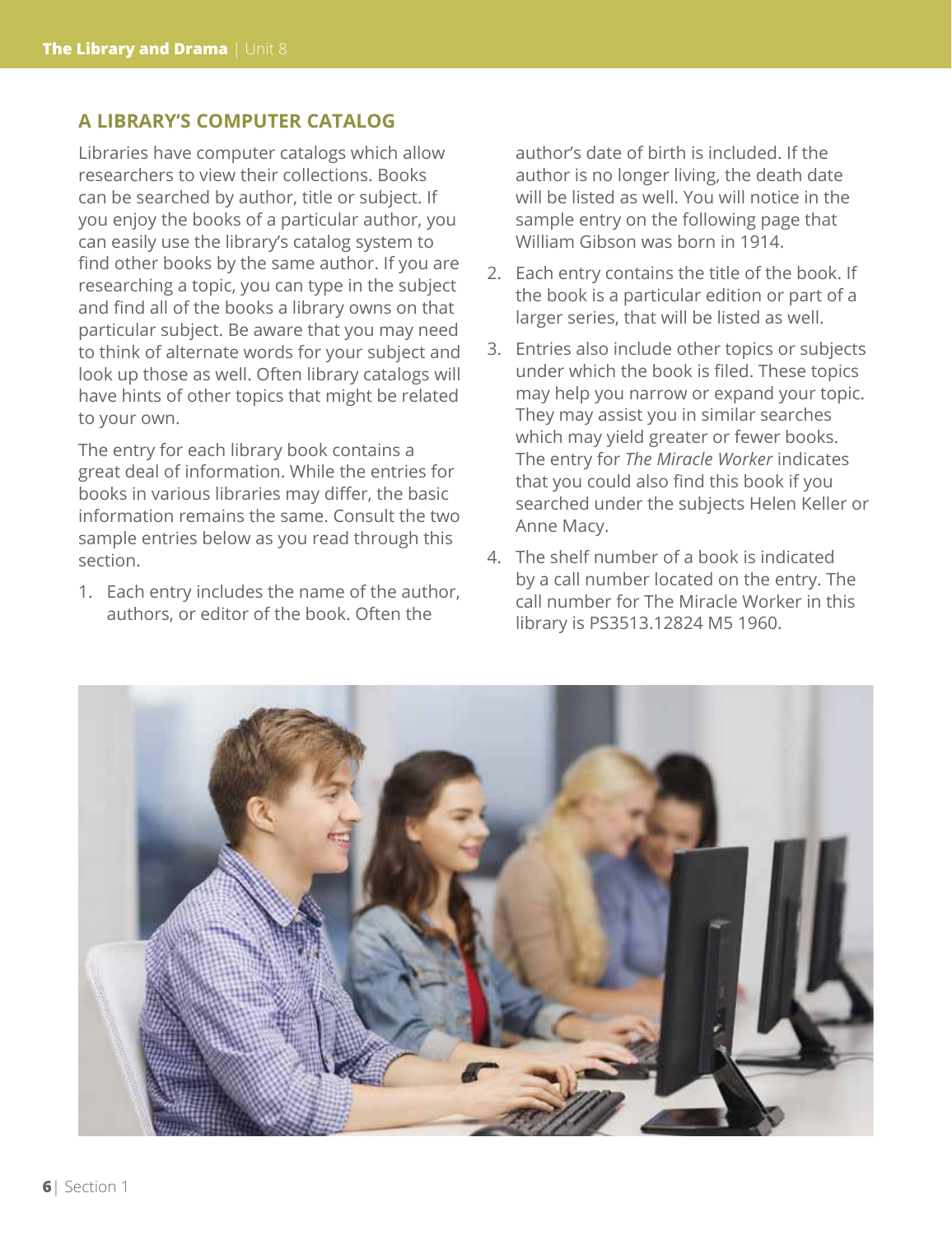| ao<br><b>Mozilla Firefox</b>                                                                                                                                                                            |
|---------------------------------------------------------------------------------------------------------------------------------------------------------------------------------------------------------|
| <b>LIBRARY CATALOG</b>                                                                                                                                                                                  |
| B<br>雛<br>⋇<br>$\sum_{\text{low levels}}$<br>More Like This<br><b>Start Over</b><br>Return to List<br>Modify Search<br><b>MARC Displa</b><br>Another Search<br>(Search History)<br>$\ddot{\phantom{1}}$ |
| The Miracle Worker<br>Search<br>Keyword<br>M<br>Limit search to available items<br>6 results found. Sorted by relevance   date   title .                                                                |
| <b>Hext</b> $\Phi$<br>Result page:<br><b>Continued</b><br>Author Gibson, William, 1914-<br>Title The miracle worker, a play in three acts; by William Gibson.                                           |
| Publisher New York, S. French [c1960]                                                                                                                                                                   |
| 4<br>Call No.<br>Location<br><b>Status</b><br>PS3513.I2824 MS 1960<br>Library-Main Collection<br>AVAILABLE<br><b>Nearby Items</b>                                                                       |
| 3<br>Send Via Text Message<br>$\mathbf{R}$                                                                                                                                                              |
| Description 110 p. illus. 19 cm.<br>Subject Keller, Helen Adams, 1880- -- Drama,<br>Macy, Anne (Sullivan) 1866-1936 -- Drama,<br>Link<br><b>de Previous</b><br><b>Next @</b><br>Result page:            |

*Numbered areas are enlarged for further study on the next page.*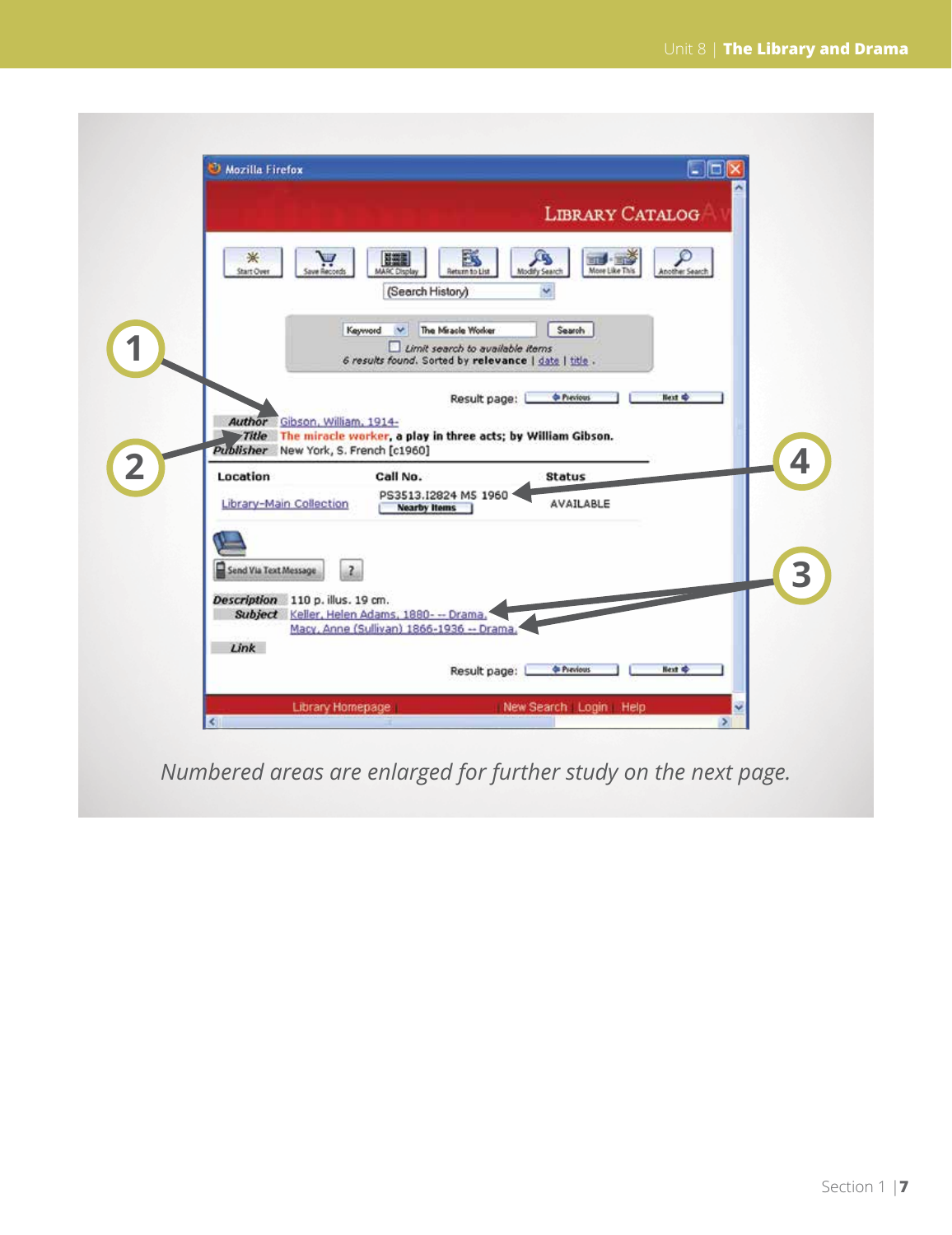|          | Author Gibson, William, 1914-         | Title The miracle worker, a play in three acts; by William Gibson. |                  |
|----------|---------------------------------------|--------------------------------------------------------------------|------------------|
|          | Publisher Wew York, S. French [c1960] |                                                                    |                  |
|          | Description 110 p. illus. 19 cm.      | Subject Keller, Helen Adams, 1880--- Drama.                        |                  |
|          |                                       | Macy, Anne (Sullivan) 1866-1936 -- Drama,                          |                  |
| Location |                                       | Call No.                                                           | <b>Status</b>    |
|          | Library-Main Collection               | PS3513.I2824 M5 1960<br><b>Nearby Items</b>                        | <b>AVAILABLE</b> |

 **Complete these activities.**

**1.1** Write a description or definition of the term computerized library catalog.



**1.2** List three things which can be found on a book's library catalog entry.

| ∽<br>d. |  |
|---------|--|
| ∽<br>ັ  |  |
| ∼<br>◡  |  |

\_\_\_\_\_\_\_\_\_\_\_\_\_\_\_\_\_\_\_\_\_\_\_\_\_\_\_\_\_\_\_\_\_\_\_\_\_\_\_\_\_\_\_\_\_\_\_\_\_\_\_\_\_\_\_\_\_\_\_\_\_\_\_\_\_\_\_\_\_\_\_\_\_\_\_\_\_\_\_\_\_\_\_\_\_\_\_\_\_\_\_\_\_\_

\_\_\_\_\_\_\_\_\_\_\_\_\_\_\_\_\_\_\_\_\_\_\_\_\_\_\_\_\_\_\_\_\_\_\_\_\_\_\_\_\_\_\_\_\_\_\_\_\_\_\_\_\_\_\_\_\_\_\_\_\_\_\_\_\_\_\_\_\_\_\_\_\_\_\_\_\_\_\_\_\_\_\_\_\_\_\_\_\_\_\_\_\_\_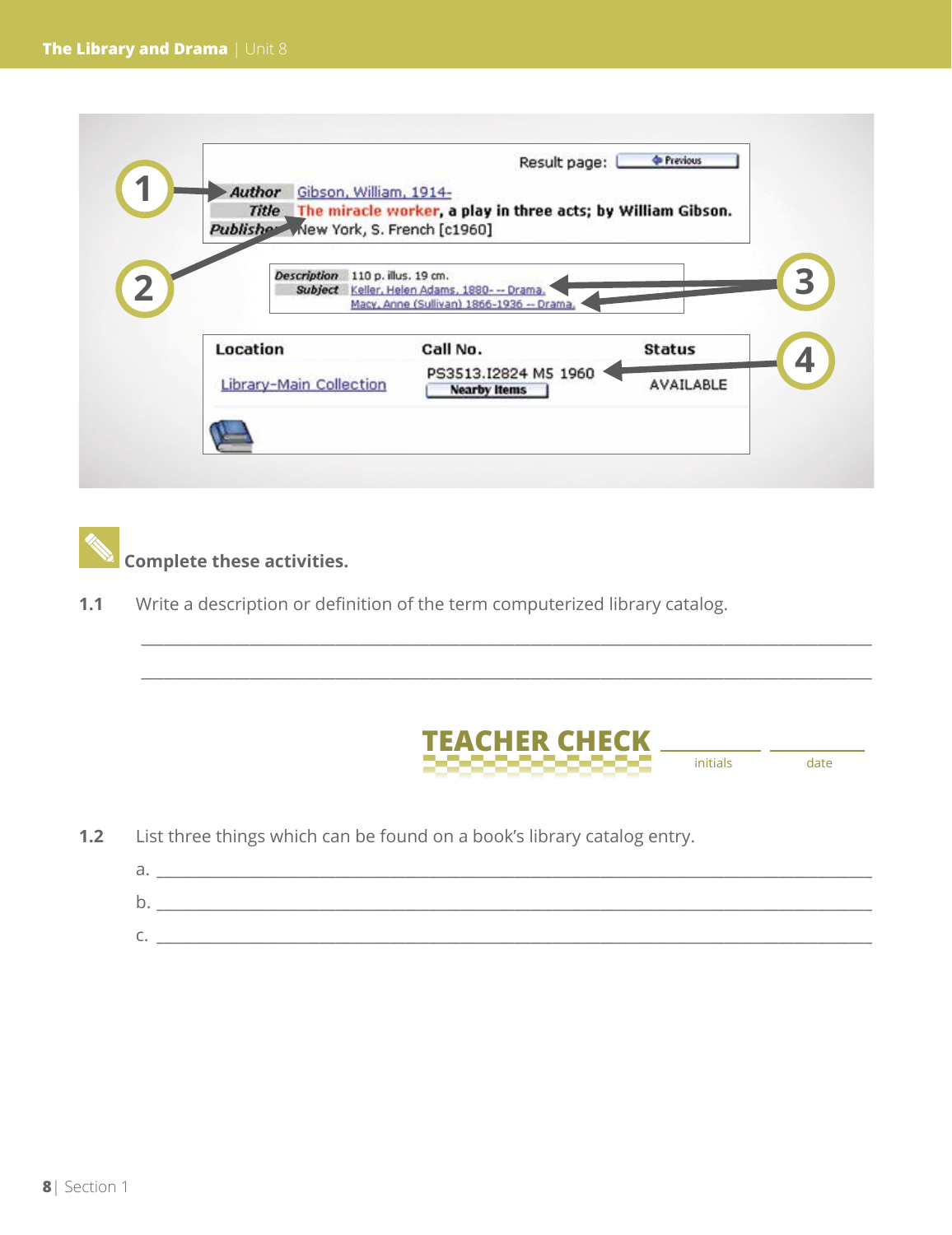#### **Complete these activities.**

- **1.3** Using the computerized library catalog, look up the subject Helen Keller.
	- a. Now do an author's search and look for the same book. Did you find it? \_\_\_\_\_\_\_

b. Do a title search and check for the book. Did you find it? What did you learn from this search? \_\_\_\_\_\_\_\_\_\_\_\_\_\_\_\_\_\_\_\_\_\_\_\_\_\_\_\_\_\_\_\_\_\_\_\_\_\_\_\_\_\_\_\_\_\_\_\_\_\_\_\_\_\_\_\_\_\_\_\_\_\_\_\_\_\_\_\_\_\_\_\_\_\_\_\_\_\_\_\_\_\_\_\_\_\_

\_\_\_\_\_\_\_\_\_\_\_\_\_\_\_\_\_\_\_\_\_\_\_\_\_\_\_\_\_\_\_\_\_\_\_\_\_\_\_\_\_\_\_\_\_\_\_\_\_\_\_\_\_\_\_\_\_\_\_\_\_\_\_\_\_\_\_\_\_\_\_\_\_\_\_\_\_\_\_\_\_\_\_\_\_\_\_\_\_\_\_\_\_\_

\_\_\_\_\_\_\_\_\_\_\_\_\_\_\_\_\_\_\_\_\_\_\_\_\_\_\_\_\_\_\_\_\_\_\_\_\_\_\_\_\_\_\_\_\_\_\_\_\_\_\_\_\_\_\_\_\_\_\_\_\_\_\_\_\_\_\_\_\_\_\_\_\_\_\_\_\_\_\_\_\_\_\_\_\_\_\_\_\_\_\_\_\_\_

\_\_\_\_\_\_\_\_\_\_\_\_\_\_\_\_\_\_\_\_\_\_\_\_\_\_\_\_\_\_\_\_\_\_\_\_\_\_\_\_\_\_\_\_\_\_\_\_\_\_\_\_\_\_\_\_\_\_\_\_\_\_\_\_\_\_\_\_\_\_\_\_\_\_\_\_\_\_\_\_\_\_\_\_\_\_\_\_\_\_\_\_\_\_



initials date

#### **THE CLASSIFICATION SYSTEMS**

Most American libraries use either Dewey Decimal system or the Library of Congress system for identifying and arranging material on the shelves. The main divisions of the Dewey subject classification are these:

- 000-099 General Works
- 100-199 Philosophy and Psychology
- 200-299 Religion
- 300-399 Social Science
- 400-499 Languages
- 500-599 Pure Sciences
- 600-699 Applied Sciences
- 700-799 Fine Arts and Recreation
- 800-899 Literature
- F Fiction in English
- 900-999 History, Travel, Collected Biography B Individual Biography

These numbers are expanded by adding decimal places, each with a meaning: for example, 998.2—history of Greenland.

The main divisions of the Library of Congress classification are these:

- A General Works
- B Philosophy, Psychology, Religion
- C-D History and Topography (except America)
- E-F America
- G Geography, Anthropology, Sports, and Games
- H Social Sciences
- J Political Sciences
- $K$  Law
- L Education
- M Music
- N Fine Arts
- P Language and Literature
- Q Science
- R Medicine
- S Agriculture, Forestry
- T Engineering and Technology
- U Military Service
- V Naval Science
- Z Bibliography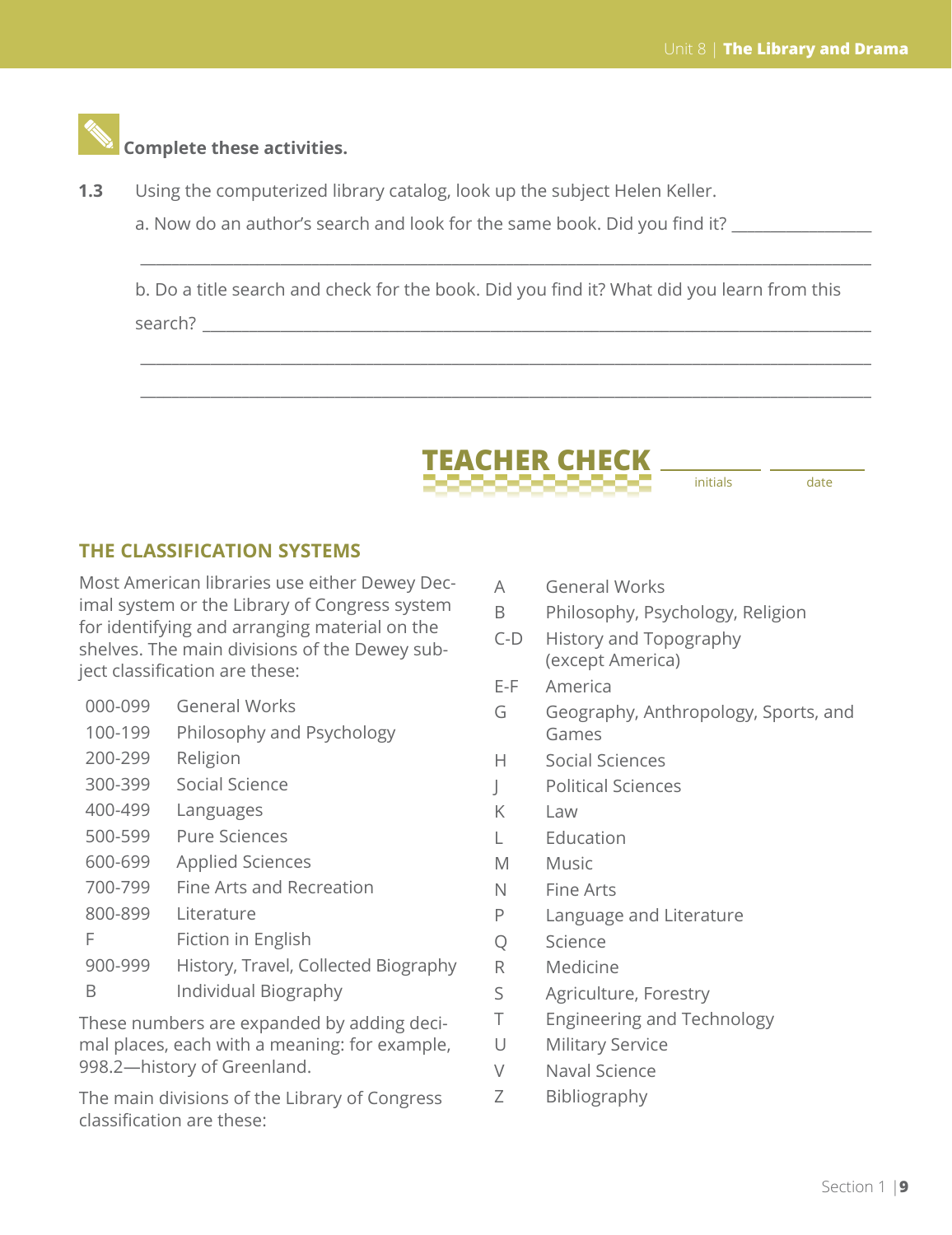This system is expanded by adding letters (QA—mathematics) and numbers.

Each published item is given a call number identifying the book. Additionally, a year may be added below for a later edition of a book.

The call number is the only complete designation of a book in the library and therefore must be completely and accurately copied to locate a book in the stacks. The call number is always located on a book's entry in the library catalog.



- **1.4** Using the Library of Congress system, write the general classification number beside the following books.
	- a. the *Bible* \_\_\_\_\_\_\_\_
	- b. *What You Should Know about the Law* \_\_\_\_\_\_\_\_
	- c. *Treating the Common Cold* \_\_\_\_\_\_\_\_

#### **Match these items.**

Write the letter of the Dewey Decimal division under which you would find each of the following types of books. You may use an answer more than once.

| 1.5  | the <i>Bible</i>             | a.             | 000-099 |
|------|------------------------------|----------------|---------|
| 1.6  | a biography of Lincoln       | b.             | 100-199 |
| 1.7  | a book about sculpture       | $\mathsf{C}$ . | 200-299 |
| 1.8  | an encyclopedia              | $d_{-}$        | 300-399 |
| 1.9  | The Old Man and the Sea      | $e_{1}$        | 400-499 |
| 1.10 | American poets               | f.             | 500-599 |
| 1.11 | True stories of World War I  | g.             | 600-699 |
| 1.12 | French Made Simple           | h.             | 700-799 |
| 1.13 | <b>What Your Dreams Mean</b> | i.             | 800-899 |
| 1.14 | See Europe on \$25 a Day     | j.             | F       |
|      |                              | k.             | 900-999 |
|      |                              | Ι.             | В       |

#### **Answer these questions.**

**1.15** Which classification system (Dewey Decimal or Library of Congress) does you school library  $use?$ 

\_\_\_\_\_\_\_\_\_\_\_\_\_\_\_\_\_\_\_\_\_\_\_\_\_\_\_\_\_\_\_\_\_\_\_\_\_\_\_\_\_\_\_\_\_\_\_\_\_\_\_\_\_\_\_\_\_\_\_\_\_\_\_\_\_\_\_\_\_\_\_\_\_\_\_\_\_\_\_\_\_\_\_\_\_\_\_\_\_\_\_\_\_\_

**1.16** Have you ever used the other system? (Where?) \_\_\_\_\_\_\_\_\_\_\_\_\_\_\_\_\_\_\_\_\_\_\_\_\_\_\_\_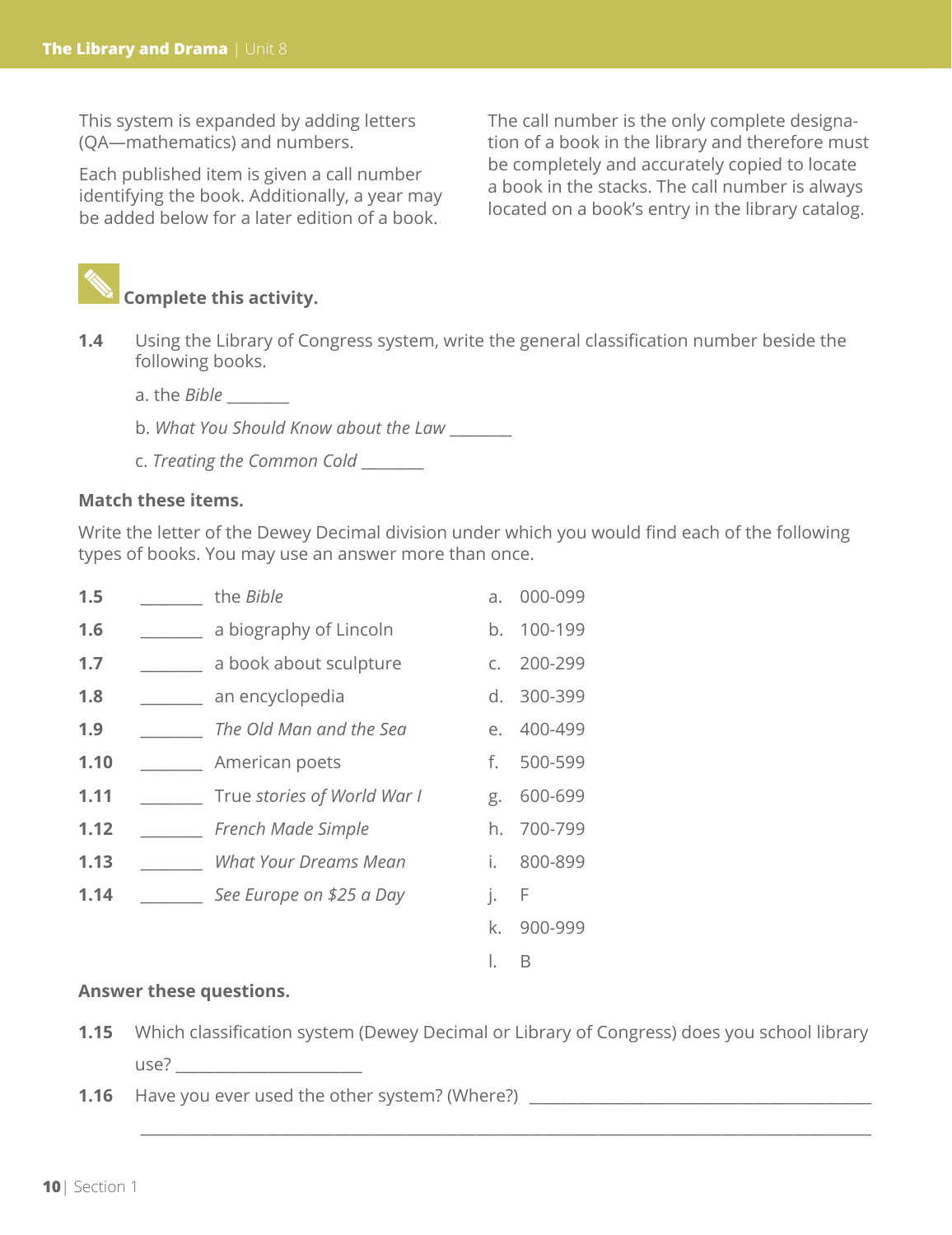#### **THE REFERENCE COLLECTION**

An important part of the library includes the reference section. Most libraries have reference material located both online and within the library. In this section, patrons will be able to find dictionaries, encyclopedias, thesauruses, indexes, directories, handbooks, atlases and guides. Since these materials cover many areas of knowledge, students should become well acquainted with these references. Your first

stop for information on a topic should be the reference section of a library.

**General encyclopedias**. Since general encyclopedias contain concise summaries of information, they are useful as a starting point in the library. They are most helpful in giving an overview of a subject. More specialized encyclopedias—such as art, architecture, mythology, and religion—may also be helpful.



### **Complete these activities.**

|      | $C.$ $\frac{1}{2}$ $\frac{1}{2}$ $\frac{1}{2}$ $\frac{1}{2}$ $\frac{1}{2}$ $\frac{1}{2}$ $\frac{1}{2}$ $\frac{1}{2}$ $\frac{1}{2}$ $\frac{1}{2}$ $\frac{1}{2}$ $\frac{1}{2}$ $\frac{1}{2}$ $\frac{1}{2}$ $\frac{1}{2}$ $\frac{1}{2}$ $\frac{1}{2}$ $\frac{1}{2}$ $\frac{1}{2}$ $\frac{1}{2}$ $\frac{1}{2}$ $\frac{1}{$ |  |  |  |  |
|------|------------------------------------------------------------------------------------------------------------------------------------------------------------------------------------------------------------------------------------------------------------------------------------------------------------------------|--|--|--|--|
|      |                                                                                                                                                                                                                                                                                                                        |  |  |  |  |
|      |                                                                                                                                                                                                                                                                                                                        |  |  |  |  |
| 1.18 | List the encyclopedias in your library. If your library has several sets, list three of them:                                                                                                                                                                                                                          |  |  |  |  |
|      |                                                                                                                                                                                                                                                                                                                        |  |  |  |  |
|      |                                                                                                                                                                                                                                                                                                                        |  |  |  |  |
|      |                                                                                                                                                                                                                                                                                                                        |  |  |  |  |
| 1.19 | Now, choose any topic of interest to you. a. (My topic is _____________________).                                                                                                                                                                                                                                      |  |  |  |  |
|      | Read the subject entry in the first encyclopedia listed in 1.18. Briefly, the main points are                                                                                                                                                                                                                          |  |  |  |  |
|      |                                                                                                                                                                                                                                                                                                                        |  |  |  |  |
| 1.20 | The second encyclopedia may offer similar information. If so, note that.                                                                                                                                                                                                                                               |  |  |  |  |
|      | a. ________________________What are any major points of difference between the two encyclope-                                                                                                                                                                                                                          |  |  |  |  |
|      |                                                                                                                                                                                                                                                                                                                        |  |  |  |  |
|      |                                                                                                                                                                                                                                                                                                                        |  |  |  |  |
| 1.21 | Finally, look at the third encyclopedia. After reading the entry, decide whether it is similar                                                                                                                                                                                                                         |  |  |  |  |
|      | to the other books or different. a. ________________________ if significantly different, how does it                                                                                                                                                                                                                   |  |  |  |  |
|      |                                                                                                                                                                                                                                                                                                                        |  |  |  |  |
|      |                                                                                                                                                                                                                                                                                                                        |  |  |  |  |

**1.17** List the different types of reference books usually in the library.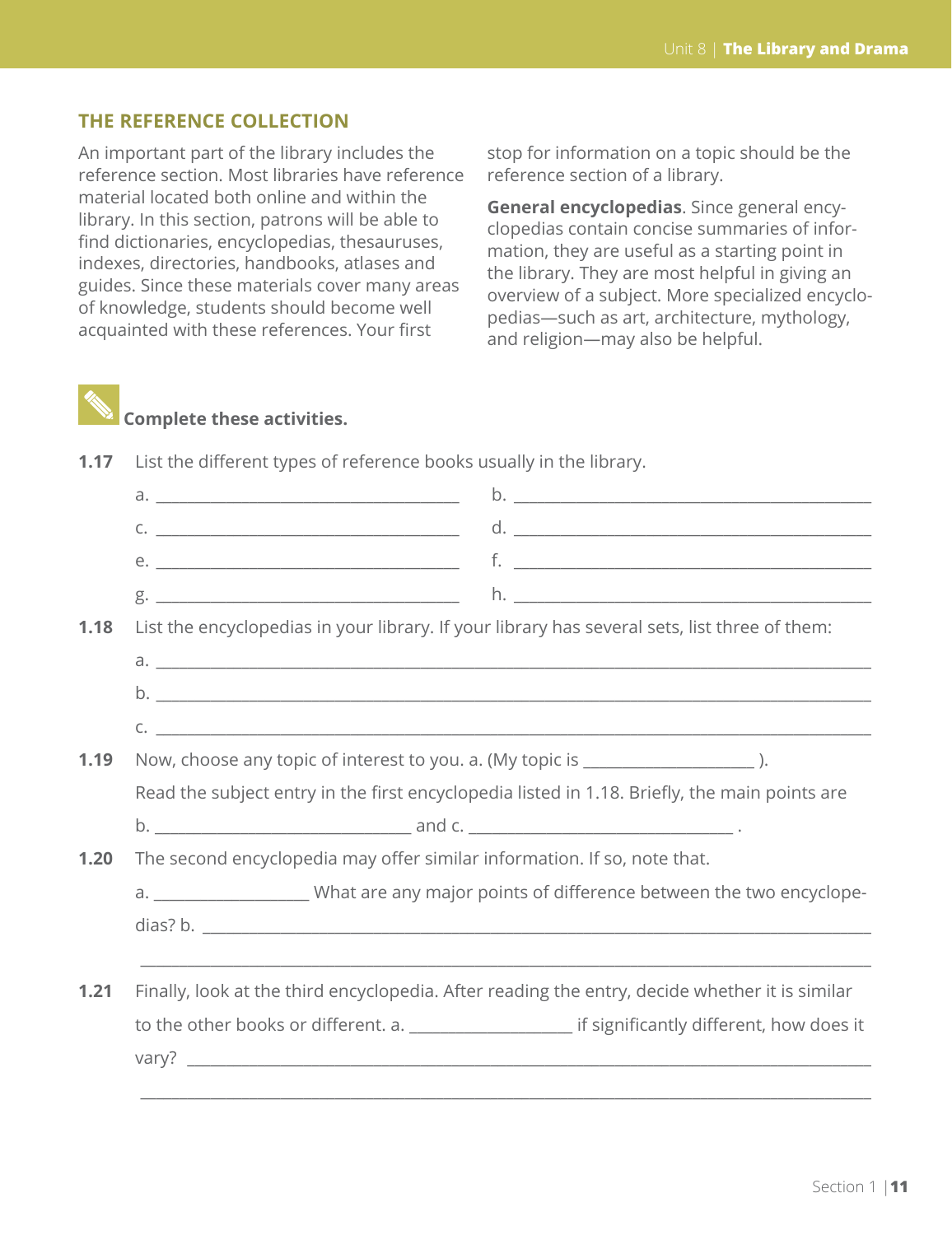**Review the material in this section in preparation for the Self Test.** The Self Test will check your mastery of this particular section. The items missed on this Self Test will indicate specific areas where restudy is needed for mastery.

## **SELF TEST 1**

**Match these terms** (each answer, 2 points).

| 1.01  | Periodical database  | a. a resource to find books in a library's collection        |
|-------|----------------------|--------------------------------------------------------------|
| 1.02  | periodical           | b. an exact reproduction                                     |
| 1.03  | thesaurus            | c. classification number of a book to identify and locate it |
| 1.04  | bibliography         | d. a geographical reference work                             |
| 1.05  | Computerized library | e. history of the derivation of a word                       |
|       | catalog              | f. a resource to find magazine and newspaper articles        |
| 1.06  | Lexis Nexis          | g. a publication issued at regular intervals                 |
| 1.07  | call number          | h. a specialized search for newspaper articles               |
| 1.08  | facsimile            | i. a dictionary of synonyms and antonyms                     |
| 1.09  | etymology            | j. list of sources about a particular topic                  |
| 1.010 | Atlas                | k. a list of sources on a particular subject                 |

**Complete these statements** (each blank, 3 points).

 $\mathcal{L}_\text{max}$  . The set of the set of the set of the set of the set of the set of the set of the set of the set of the set of the set of the set of the set of the set of the set of the set of the set of the set of the set

\_\_\_\_\_\_\_\_\_\_\_\_\_\_\_\_\_\_\_\_\_\_\_\_\_\_\_\_\_\_\_\_\_ .

**1.011** The quickest way to gain a brief overview of a topic is by consulting a/an

- **1.012** A specialized \_\_\_\_\_\_\_\_\_\_\_\_\_\_\_\_\_\_\_\_\_\_\_\_ provides information about the lives of important people.
- **1.013** The two systems for organizing library books are **with any contract and** and
- **1.014** Information in a library's catalog system can be looked up by a. \_\_\_\_\_\_\_\_\_\_\_\_\_\_\_\_\_\_\_\_\_\_\_\_\_\_

b. \_\_\_\_\_\_\_\_\_\_\_\_\_\_\_\_\_\_\_\_\_\_\_\_ , and c. \_\_\_\_\_\_\_\_\_\_\_\_\_\_\_\_\_\_\_\_\_\_\_\_ .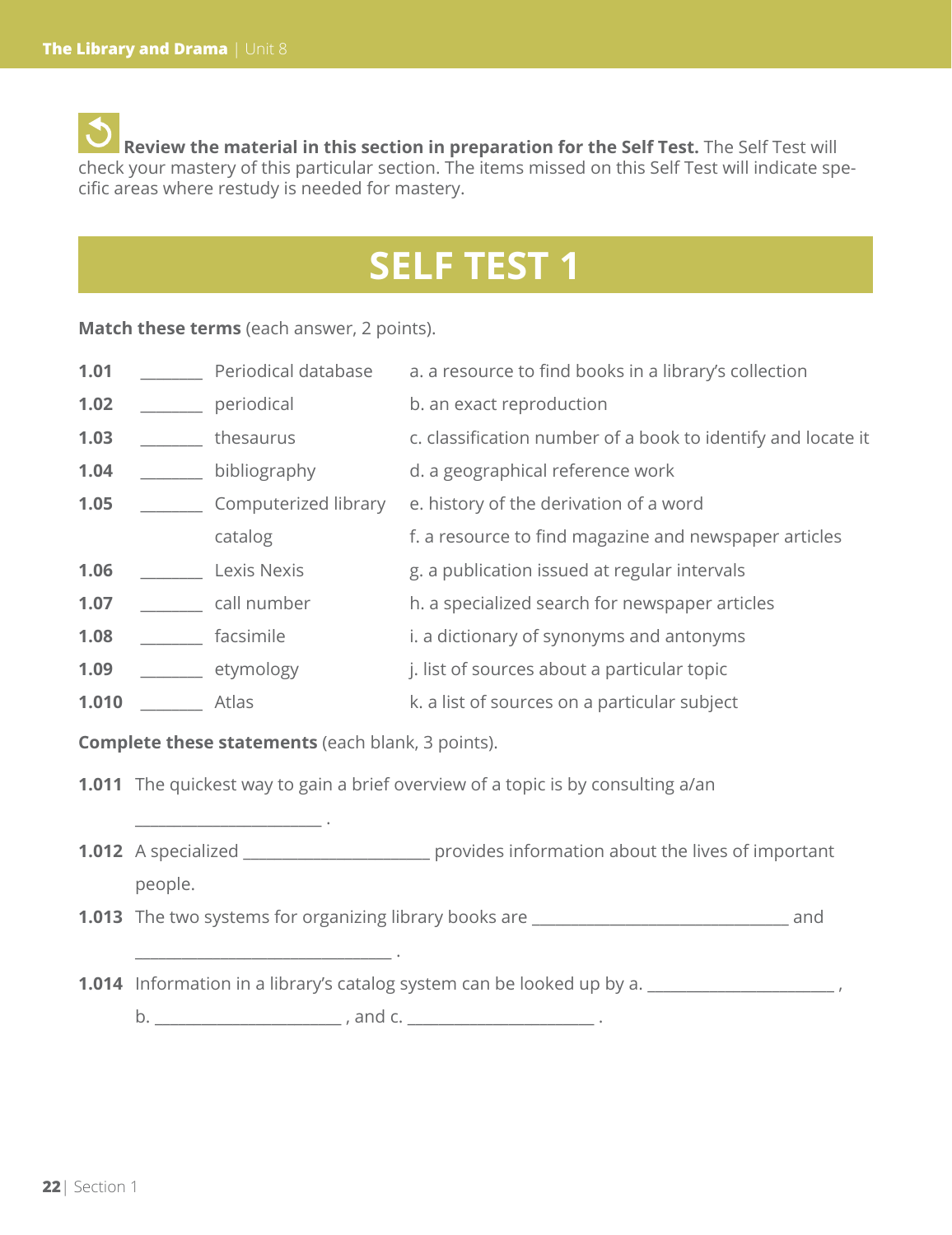| <b>1.015</b> A clue to the reliability of a dictionary is its a. ______________, because                                                                                                                                                                                                                                                                                                                                     |
|------------------------------------------------------------------------------------------------------------------------------------------------------------------------------------------------------------------------------------------------------------------------------------------------------------------------------------------------------------------------------------------------------------------------------|
| <b>1.016</b> Another clue as to a dictionary's reliability is a. __________________________________, because                                                                                                                                                                                                                                                                                                                 |
| the control of the control of the control of the control of the control of the control of the control of the control of the control of the control of the control of the control of the control of the control of the control<br><b>1.017</b> Preliminary research hinges in three major sources, or indexes: a. ______<br>b. ________________________, and c. __________________________, since these sources provide back- |
| ground and access to books and magazines.<br>1.018 When all else fails-you have searched the major sources, but you still cannot find refer-<br>ences to your topic or you simply need suggestions for further sources-consult the                                                                                                                                                                                           |
| Write the letter of the correct answer on the line (each answer, 2 points).<br><b>1.019</b> The best place to look for the most current information from a newspaper is ___________                                                                                                                                                                                                                                          |
| a. an encyclopedia b. a dictionary c. a periodical database<br>1.020 If a call number is "PS3521 G24 1965," you may conclude that the library uses _______.<br>a. the Dewey Decimal system<br>b. the Library of Congress system<br>c. a combination of these systems                                                                                                                                                         |
| <b>1.021</b> A biography of Daniel Webster may be found in ________.<br>b. the Dictionary of American Biography (DAB)<br>a. Goode's World Atlas<br>c. Oxford English Dictionary                                                                                                                                                                                                                                              |
| 1.022 A bibliography is a ________.<br>a. life of a person written by another person<br>b. list of references<br>c. story of a person's life, written by himself (memoirs)                                                                                                                                                                                                                                                   |
| <b>1.023</b> To locate a quotation from a famous poem or play, you would look in ______.<br>a. Roget's Thesaurus<br>b. Webster's Dictionary<br>c. Bartlett's Book of Quotations                                                                                                                                                                                                                                              |
|                                                                                                                                                                                                                                                                                                                                                                                                                              |